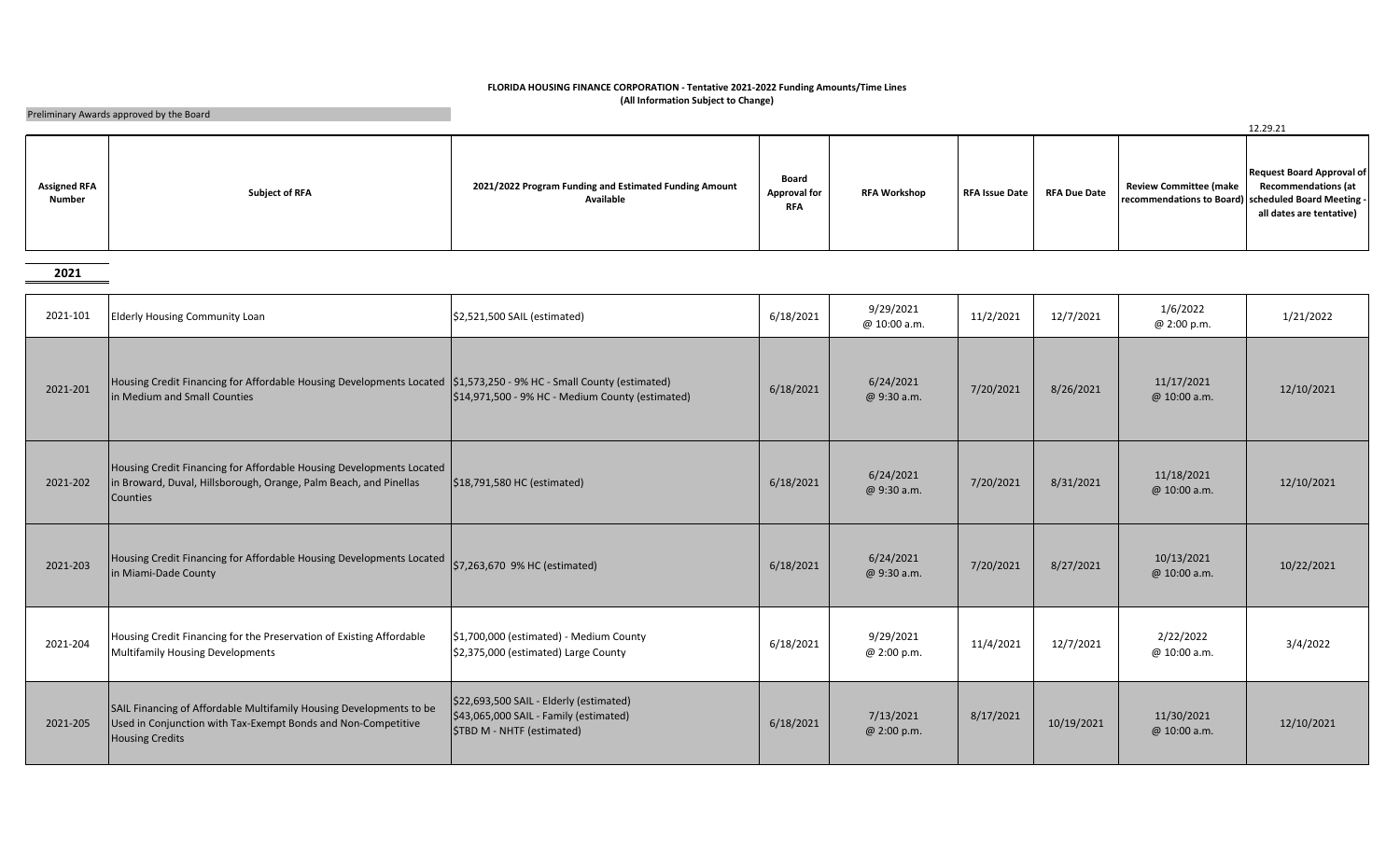| <b>Assigned RFA</b><br>Number | <b>Subject of RFA</b>                                            | 2021/2022 Program Funding and Estimated Funding Amount<br>Available | <b>Board</b><br><b>Approval for</b><br><b>RFA</b> | <b>RFA Workshop</b>        | <b>RFA Issue Date</b> | <b>RFA Due Date</b> | <b>Review Committee (make</b><br>recommendations to Board) scheduled Board Meeting - | <b>Request Board Approval of</b><br><b>Recommendations (at</b><br>all dates are tentative) |
|-------------------------------|------------------------------------------------------------------|---------------------------------------------------------------------|---------------------------------------------------|----------------------------|-----------------------|---------------------|--------------------------------------------------------------------------------------|--------------------------------------------------------------------------------------------|
| 2021-206                      | HOME Financing For The Construction Of Small, Rural Developments | \$20 M HOME (estimated)                                             | 10/22/2021                                        | 11/16/2021<br>@ 10:00 a.m. | 12/15/2021            | 1/25/2022           | 2/23/2022<br>@ 10:00 a.m.                                                            | 3/4/2022                                                                                   |
| 2021-211                      | Development Viability Loan Funding                               | \$20 M (estimated)                                                  | 9/10/2021                                         | 9/22/2021<br>@ 10:00 a.m.  | 10/12/2021            | 11/2/2021           | 11/18/2021<br>@ 2:00 p.m.                                                            | 12/10/2021                                                                                 |

**2022**

| 2022-102 | SAIL Financing for Smaller Permanent Supportive Housing<br>Developments for Persons with Special Needs            | \$9,325,000 SAIL (estimated)                                                                                                                                             | 6/18/2021  | 11/3/2021<br>@ 10:00 a.m. | 12/2/2021 | 3/24/2022 | 4/20/2022<br>@ 10:00 a.m. | 4/29/2022 |
|----------|-------------------------------------------------------------------------------------------------------------------|--------------------------------------------------------------------------------------------------------------------------------------------------------------------------|------------|---------------------------|-----------|-----------|---------------------------|-----------|
| 2022-103 | Housing Credit and SAIL Financing to Develop Housing for Homeless<br>Persons                                      | \$10,250,000 SAIL (estimated)<br>\$1,700,000 HC -Medium county (estimated)<br>\$2,375,000 HC - Large county (estimated)<br>STBD - NHTF (estimated)                       | 6/18/2021  | 10/5/2021<br>@ 10:00 a.m. | 11/2/2021 | 2/15/2022 | 4/20/2022<br>@ 2:00 p.m.  | 4/29/2022 |
| 2022-104 | SAIL Financing Farmworker and Commercial Fishing Worker Housing                                                   | \$5,125,000 SAIL (estimated)                                                                                                                                             | 6/18/2021  | 11/10/2021<br>@ 2:00 p.m. | 12/9/2021 | 1/20/2022 | 2/23/2022<br>@ 2:00 p.m.  | 3/4/2022  |
| 2022-105 | Financing to Build Smaller Permanent Supportive Housing Properties for<br>Persons with Developmental Disabilities | STBD M - DD Grant funding (estimated)                                                                                                                                    | 12/10/2021 | 2/16/2022<br>10:00 a.m.   | 3/24/2022 | 5/3/2022  | 6/7/2022<br>@ 2:00 p.m.   | 6/17/2022 |
| 2022-106 | Financing to Develop Housing for Persons with Disabling Conditions /<br>Developmental Disabilities                | \$2,750,000 HC (estimated)<br>\$4M (estimated) SAIL for Disabling Conditions (estimated)<br>\$4.6M (estimated) in Grant funding for Developmental<br><b>Disabilities</b> | 6/18/2021  | 10/7/2021<br>@ 2:00 p.m.  | 11/4/2021 | 2/17/2022 | 4/19/2022<br>@ 10:00 a.m. | 4/29/2022 |
| 2022-208 | SAIL Financing for the Construction of Workforce Housing                                                          | \$5,520,000 SAIL (estimated)<br>\$1,500,000 9% HC (estimated) for Monroe County                                                                                          | 6/18/2021  | 1/26/2022<br>@ 10:00 a.m. | 2/25/2022 | 3/22/2022 | 4/19/2022<br>@ 2:00 p.m.  | 4/29/2021 |